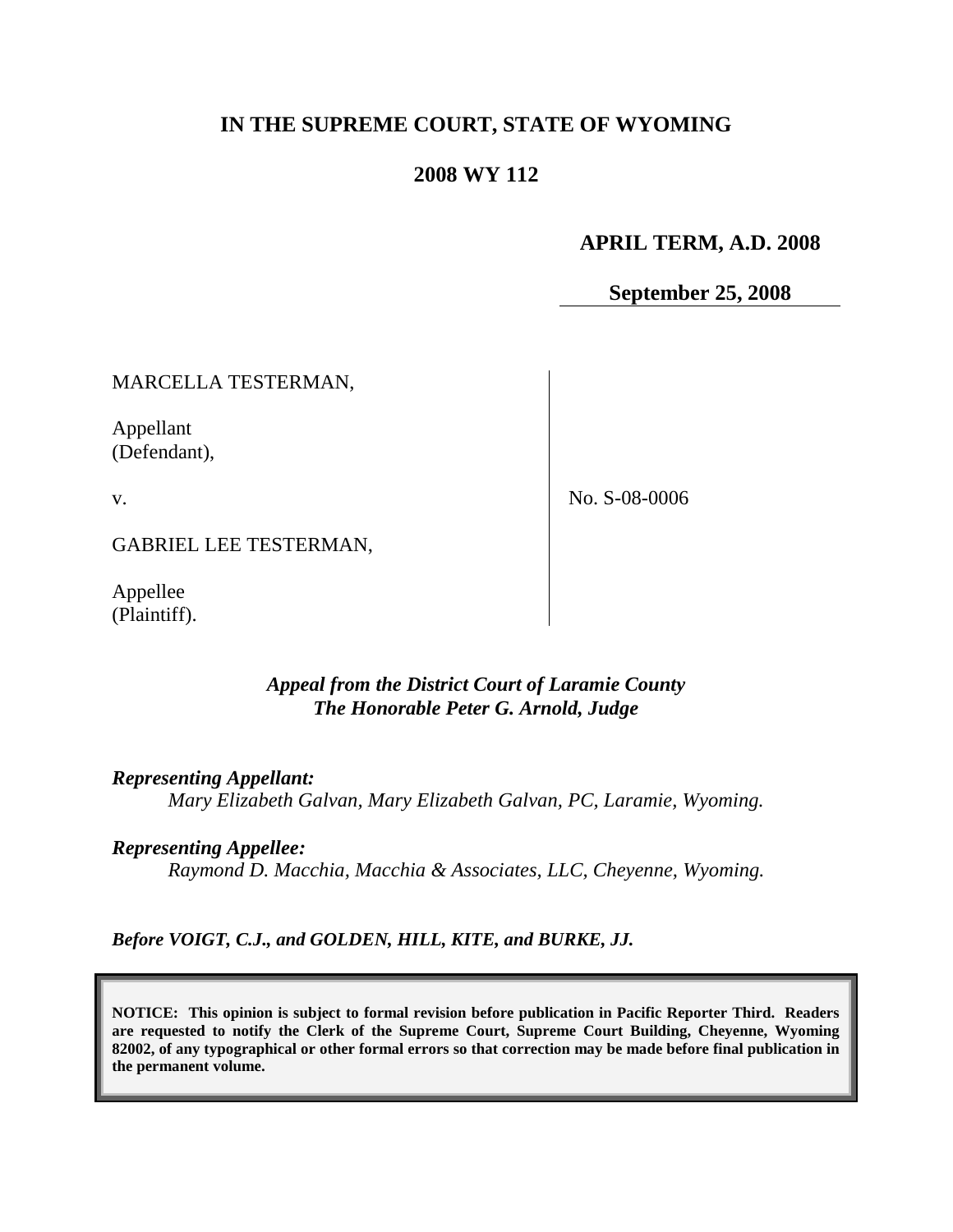### **BURKE, Justice.**

[¶1] This appeal arises from the divorce proceedings of Marcella Testerman and Gabriel Testerman. The district court awarded primary custody of their ten-month-old daughter to Ms. Testerman, then granted visitation to Mr. Testerman with the aim of having each parent spend approximately equal time with the child. The district court's express purpose in granting this visitation was to prevent Ms. Testerman from moving to California, as she intended to do, so that the child would stay in Cheyenne and develop a relationship with her father. Ms. Testerman has appealed the district court's decision. We will affirm the grant of primary custody to Ms. Testerman, but reverse the district court"s decision regarding Mr. Testerman"s visitation.

### *ISSUES*

[¶2] Ms. Testerman lists five issues for our consideration:

1. Did the district court abuse its discretion when, having found that it was in the child"s best interests for her mother to have primary residential custody, it disregarded that finding to implement a parenting time arrangement which is the functional equivalent of joint residential custody?

2. Did the district court abuse its discretion by implementing a parenting plan which conditioned Ms. Testerman"s custodial status on her continued residence in Laramie County?

3. Did the district court abuse its discretion in ordering an automatic, anticipatory alternating joint residential custody modification when the child enters the first grade in the absence of evidence or findings that prospectively modifying Ms. Testerman"s primary residential custody to joint custody is in the child"s best interests?

4. Did the district court abuse its discretion by ordering an automatic future custody modification, without requiring a change of circumstances which affects the child"s best interests in her current living arrangement, and without notice and opportunity to be heard?

5. Did the district court abuse its discretion by reaching beyond the record to devise a parenting plan based on an unidentified "Arizona Parenting Plan" in the absence of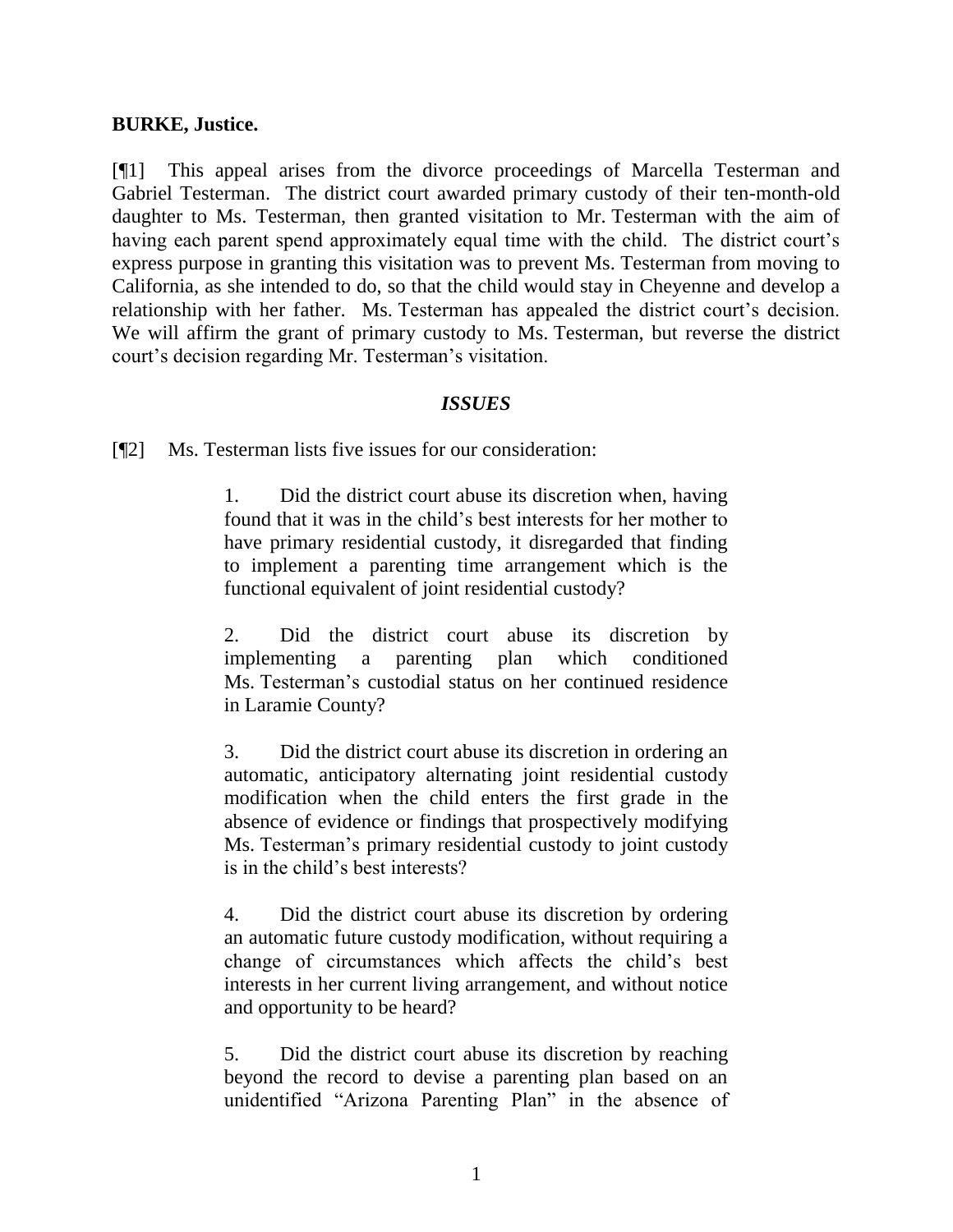supporting evidence that such plan was in the best interests of the minor child and without prior notice and opportunity to challenge the applicability of the plan to the custody issues in this case?

### *FACTS*

[¶3] The Testermans met in Seoul, South Korea, where both were serving in the military. They married on June 18, 2004. They were later transferred to Fort Knox, Kentucky, and served there until both were honorably discharged. They moved to Cheyenne, Wyoming, where their daughter was born on March 25, 2006. Mr. Testerman was employed by the Wyoming Highway Patrol, and Ms. Testerman worked at home as the child"s primary caretaker.

[¶4] After the move to Cheyenne, their relationship deteriorated. Ms. Testerman describes their married life as "contentious and bitter, characterized by mutual lack of respect and trust, an inability to communicate, and an almost total inability to agree on any issue involving their child." After a while, Ms. Testerman and her daughter came to occupy only the upstairs of their home, with Mr. Testerman living in the basement. Their interactions were infrequent and acrimonious. While each assigns blame to the other, both agree that Mr. Testerman had little to do with caring for his daughter. When the daughter was approximately six months old, Mr. Testerman commenced divorce proceedings.

[¶5] Mr. Testerman sought joint custody of his daughter, which he described as "[e]qual time with the mother and the father." Ms. Testerman sought primary custody of her daughter, and indicated that she intended to relocate to California after the divorce. She had grown up there, and her family, including her mother and two sisters, were willing to help provide care for her child. Ms. Testerman had contacted a former employer in California, and understood that she would be rehired upon her return. She had arranged to stay with her sister until she found her own place to live.

[¶6] In oral comments following the trial, the district court expressed disapproval of Ms. Testerman"s moving to California because, "[i]n reality that is going to terminate Mr. Testerman's relationship with his daughter." The district court signaled its intent to establish a child custody and visitation arrangement that would effectively require Ms. Testerman to remain in Cheyenne, "a place where you don"t want to be." The district court provided this explanation:

> The two of you decided to have a baby. With a baby you assume responsibilities. In the assumption of those responsibilities, you gave up options in your lives. You gave up freedom in your lives. In return for the joy you get from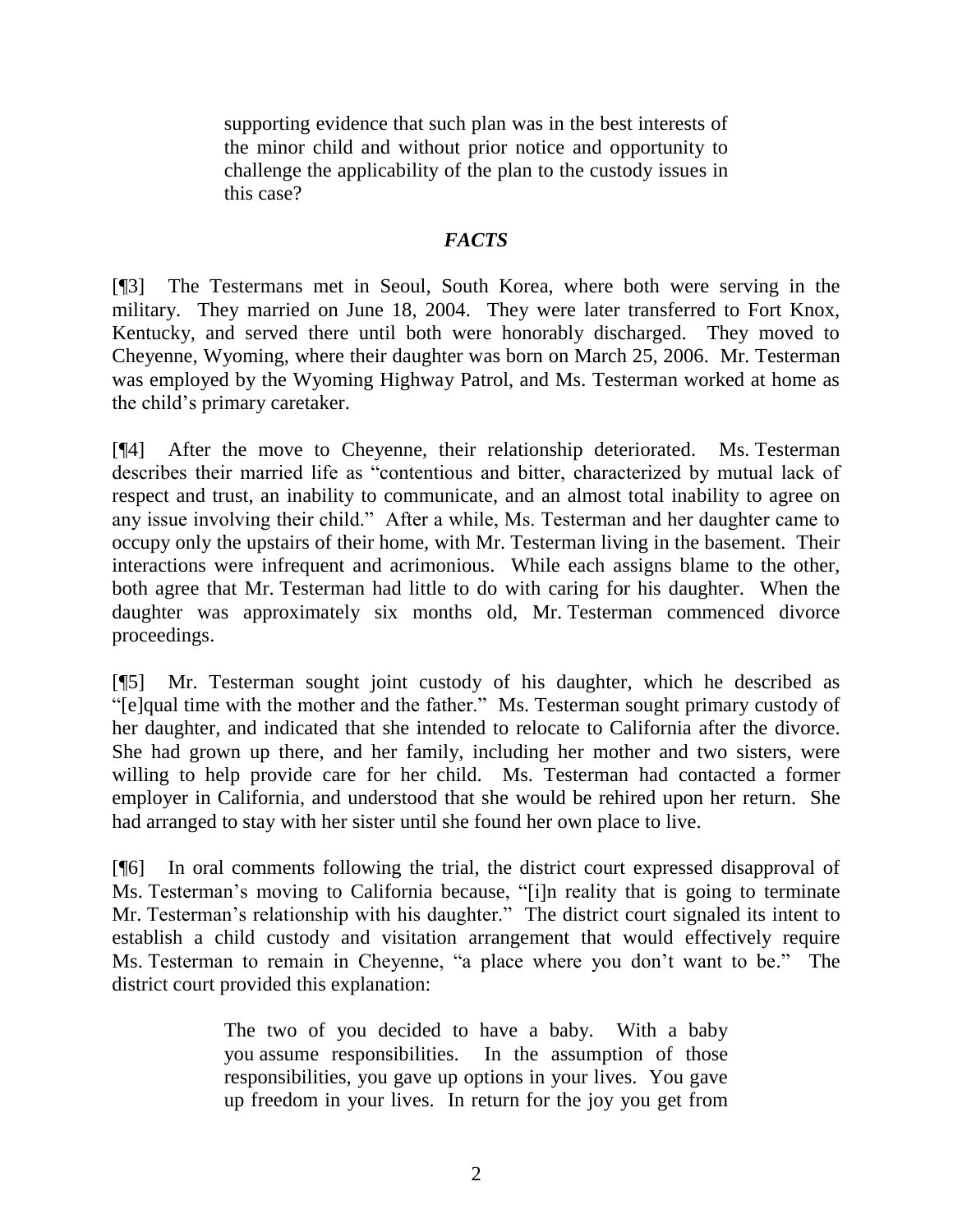her, you give up different things. One of the things you give up is in my mind living apart from each other. . . . I believe that if [Ms. Testerman and her daughter] live in California that will effectively deprive [the daughter] of the good things that Mr. Testerman can do. I believe that that is not in her best interest.

The district court stated that it would award joint custody of the daughter, and directed the parties to attempt to agree upon a plan that would, at first, allow "brief, frequent opportunities for Mr. Testerman to be with" the child, and then "gradually increase" the "amount of time Mr. Testerman spends with his daughter" so that "within a year" each parent would spend "fairly equal" time with the child.

[¶7] The parties were unable to agree, so the district court imposed what it called a "Parenting Plan." In the written divorce decree, it provided that the parents would have joint legal custody, a ruling that neither party disputes. The district court also ruled that it was "in the child's best interests for [Ms. Testerman] to have primary residential custody of the child." Then, with regard to Mr. Testerman"s visitation, the district court ruled as follows:

> c. Beginning Monday, February 12, 2007, [Mr. Testerman] shall have parenting time with the minor child from 5:00 p.m. through 8:00 p.m. on Mondays, Wednesdays, Fridays and Saturdays. In addition, on one of the days when he is off work, he will have parenting time between noon and 8:00 p.m. one day per week.

> d. When the minor child reaches the age of three, the parenting time referred to in section c immediately above will be increased so that the time between noon and 8:00 p.m. one day per week will be changed to an overnight visit from 5:00 p.m. one day to 6:00 p.m. the next day on a weekly basis. This time will be on one of his days off which the court understands rotate periodically. This schedule will continue until the minor child begins the first grade.

> e. When the minor child begins the first grade the parents will share the minor child every four days, including overnights, so for example, [Mr. Testerman] would have the minor child from 5:00 p.m. on a Monday evening and keep her until he takes her to school Friday morning. [Ms. Testerman] would have the minor child from after school on Friday until Tuesday morning when school starts,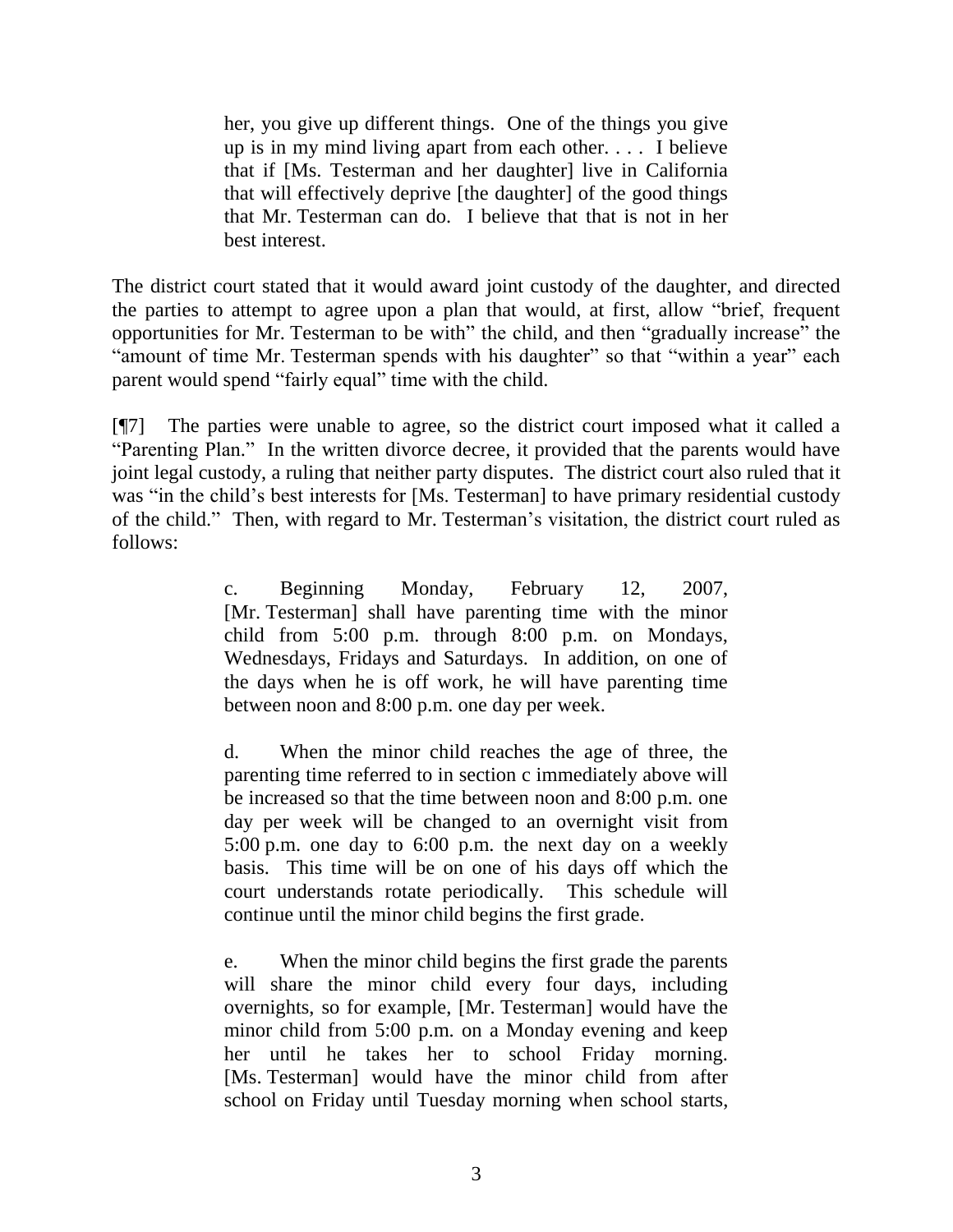and then [Mr. Testerman] would have the minor child after school Tuesday until Saturday morning at 9:00 a.m. and so forth until the minor child reaches the age of 9 at which time the parents will simply alternate the child on a week-to-week basis.

f. When the minor child reaches the age of 3, [Mr. Testerman] may have one two week period of extended visitation each year and shall provide 30 days notice to [Ms. Testerman].

g. [Ms. Testerman] shall be allowed two one week visits or one two week visit, the length of the visit to be at her choice each year so that she may visit her family in California or any other location. She will provide [Mr. Testerman] with 30 days notice of such plans.

To further discourage Ms. Testerman from moving to California, the district court included this provision in the divorce decree:

> l. If either parent desires to move from Laramie County he or she shall give the remaining parent 60 days notice. The notice to leave Laramie County may be considered by the Court as a change of circumstances sufficient to give the Court jurisdiction to consider a custody modification.

Ms. Testerman has appealed the district court's rulings.

### *STANDARD OF REVIEW*

[¶8] Child custody decisions are within the sound discretion of the trial court. *Eickbush v. Eickbush*, 2007 WY 179, ¶ 9, 171 P.3d 509, 511 (Wyo. 2007).

> It has been our consistent principle that in custody matters, the welfare and needs of the children are to be given paramount consideration. The determination of the best interests of the child is a question for the trier of fact. We do not overturn the decision of the trial court unless we are persuaded of an abuse of discretion or the presence of a violation of some legal principle.

*Resor v. Resor*, 987 P.2d 146, 148 (Wyo. 1999), quoting *Reavis v. Reavis*, 955 P.2d 428, 431 (Wyo. 1998).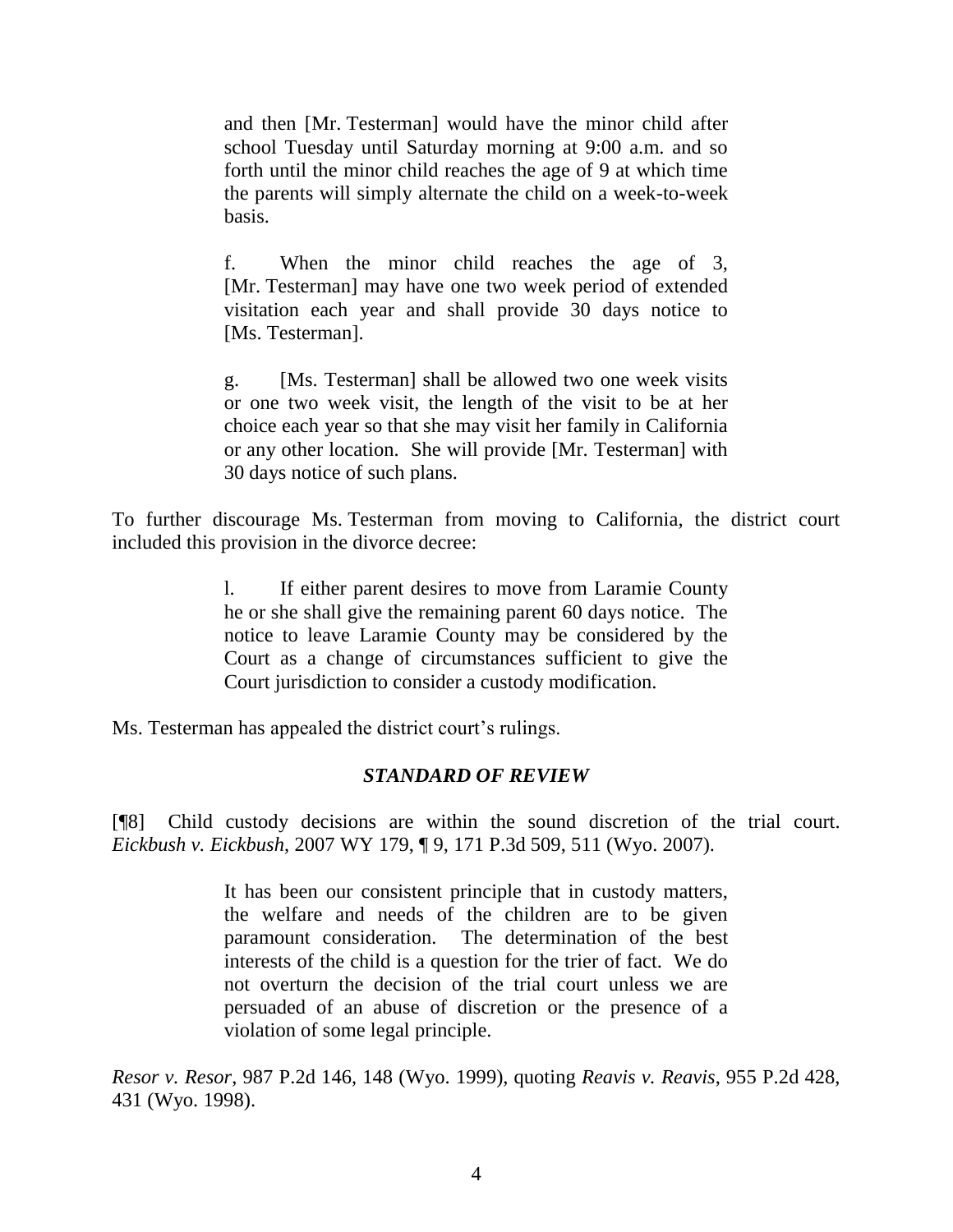### *DISCUSSION*

[¶9] In the divorce decree, the district court stated that it was in the best interests of the child for Ms. Testerman to have primary custody. In making that decision, the district court appropriately considered the factors set forth in Wyo. Stat. Ann. § 20-2-201 (LexisNexis 2007), and its determination is well supported by evidence in the record. Ms. Testerman was the child"s primary caretaker, and the evidence demonstrated that she was a good mother. Although the parties disagreed as to the underlying reasons, Mr. Testerman had very little responsibility for or experience with caring for his daughter. There was also evidence of what the district court called immature behavior on Mr. Testerman"s part. For example, on the night Ms. Testerman and her daughter were released from the hospital, Ms. Testerman was restricted from lifting more than ten pounds, and the baby suffered from jaundice, but Mr. Testerman went out with a friend, leaving the mother and child alone for more than four hours. The district court's comment about this incident was: "Mr. Testerman, you need to grow up. I can"t believe that you did that."

[¶10] There was also evidence indicating that Mr. Testerman cared very much for his daughter, and wanted to spend more time with her. The district court aptly summarized the evidence by observing that Ms. Testerman had a "terrific ability" to provide care for the child, while "Mr. Testerman, I think, has the intent to do that. I think he has the desire to do that. I think he is still learning how to do it." Given this evidence, and the district court's evaluation of it, it was no abuse of discretion to grant primary custody to Ms. Testerman.

[¶11] The district court's "Parenting Plan" is more problematic. We first observe that Wyoming statutes require the court, when granting a divorce, to establish "custody of a child" and "visitation." Wyo. Stat. Ann. §§ 20-2-201, -202. There is no mention of a "parenting plan" or "parenting time," two terms used by the district court. The district court may have revealed its source for those terms when it told the parties that "This parenting schedule is rather novel and I have set this up after reviewing the Arizona parenting plan." Turning to the Arizona statutes, we find that "parenting time" is a term defined as:

> the condition under which a parent has the right to have a child physically placed with the parent and the right and responsibility to make, during that placement, routine daily decisions regarding the child"s care consistent with the major decisions made by a person having legal custody.

Ariz. Rev. Stat. Ann. § 25-402 (2008). The Arizona Court of Appeals has explained that "Physical custody involves the child"s residential placement, whereas parenting time is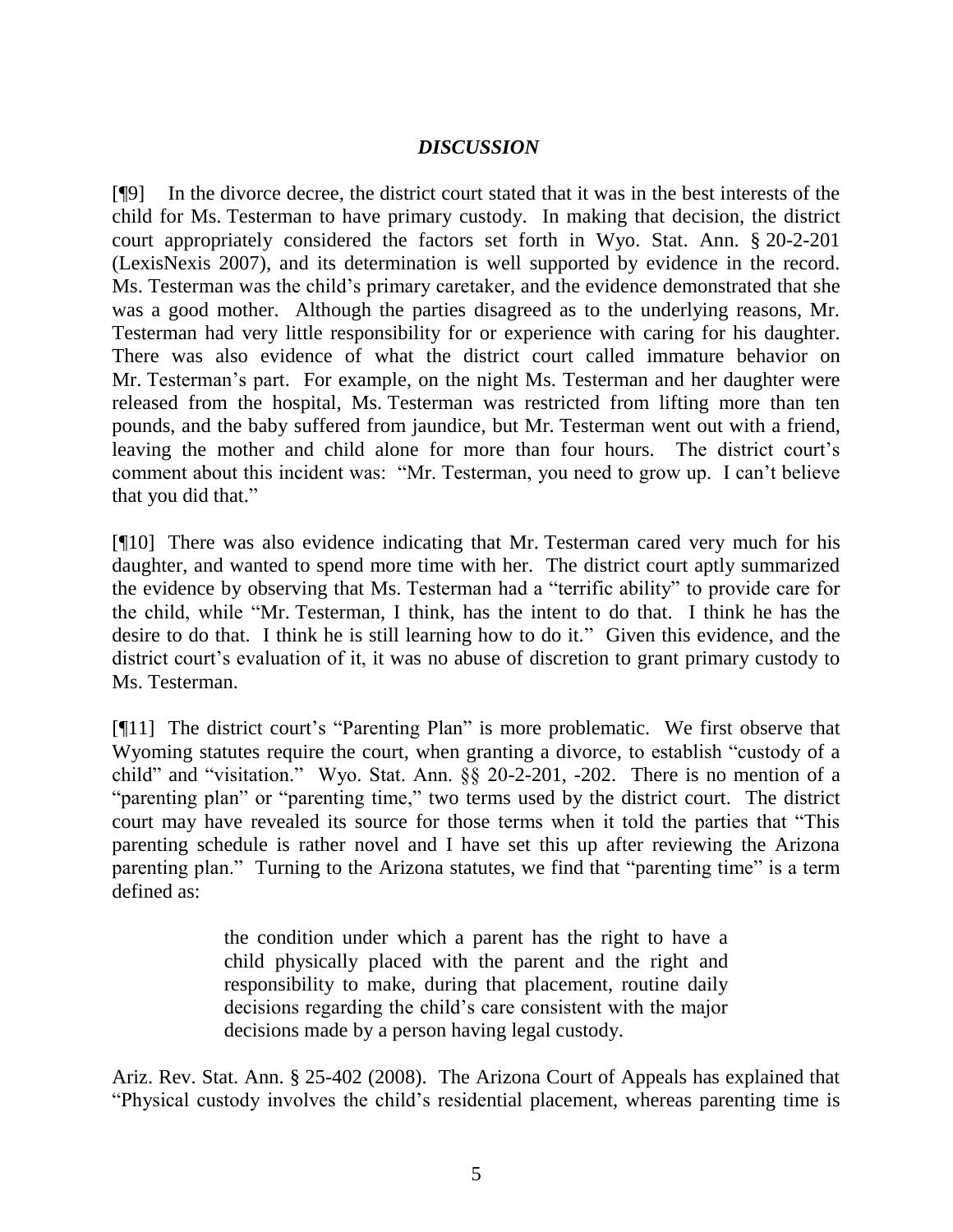what is traditionally thought of as "visitation."" *Owen v. Blackhawk*, 206 Ariz. 418, 421, 79 P.3d 667, 670 (Ariz. Ct. App. 2003). This indicates that the district court"s term "parenting time" was meant to be synonymous with the Wyoming statutory term "visitation."

[¶12] There is some risk of confusion when a court replaces the words found in our Wyoming statutes with terms borrowed from other jurisdictions. At the same time, other jurisdictions can be a source for innovative approaches to difficult legal problems. Such innovations, however, must remain consistent with Wyoming statutes and precedent.

[¶13] The district court said it was awarding primary custody to Ms. Testerman. Wyoming statutes do not define "primary custody," but we have suggested a meaning by saying that "awarding custody to one parent fixes that parent as the primary nurturer of the child and the one with whom the child shall reside." *Gurney v. Gurney*, 899 P.2d 52, 54 (Wyo. 1995). This aptly describes the custody arrangement for the Testermans" daughter in the beginning: residing with Ms. Testerman as her primary nurturer, with visitation by Mr. Testerman on four evenings and one afternoon per week.

[¶14] Over time, however, Mr. Testerman"s visitation increases so that, by the time the child enters school, she will spend four days with each parent in alternation. That custody and visitation arrangement seems inconsistent with the district court's award of primary custody to Ms. Testerman. It is an arrangement more like joint custody. Wyoming statutes do not define "joint custody," but again turning to the Arizona statutes, we find this definition:

> "Joint physical custody" means the condition under which the physical residence of the child is shared by the parents in a manner that assures that the child has substantially equal time and contact with both parents.

Ariz. Rev. Stat. Ann. § 25-402. In language echoing this statutory definition, the district court specifically told the Testermans that its "intent with regards to sharing parenting time is that within a year that it will *be fairly equal*." (Emphasis added.) The plan imposed by the district court might also be described as "divided" or "alternating" custody, in which custody is divided between the parents on an alternating basis. *See* DaNece Day Koenigs & Kimberly A. Harris, Comment, *Child Custody Arrangements: Say What You Mean, Mean What You Say*, 31 Land & Water L. Rev. 591, 601 (1996).

[¶15] But "[w]hether termed "divided," "shared," or "joint physical custody,"" such arrangements are not favored. *Reavis*, 955 P.2d at 432. "We have repeatedly said that divided or shared custody is not favored by this Court absent good reason therefore." *Eickbush*, 11, 171 P.3d at 512. We have explained that "stability in a child's environment is of utmost importance to the child"s well-being," *Reavis*, 955 P.2d at 432,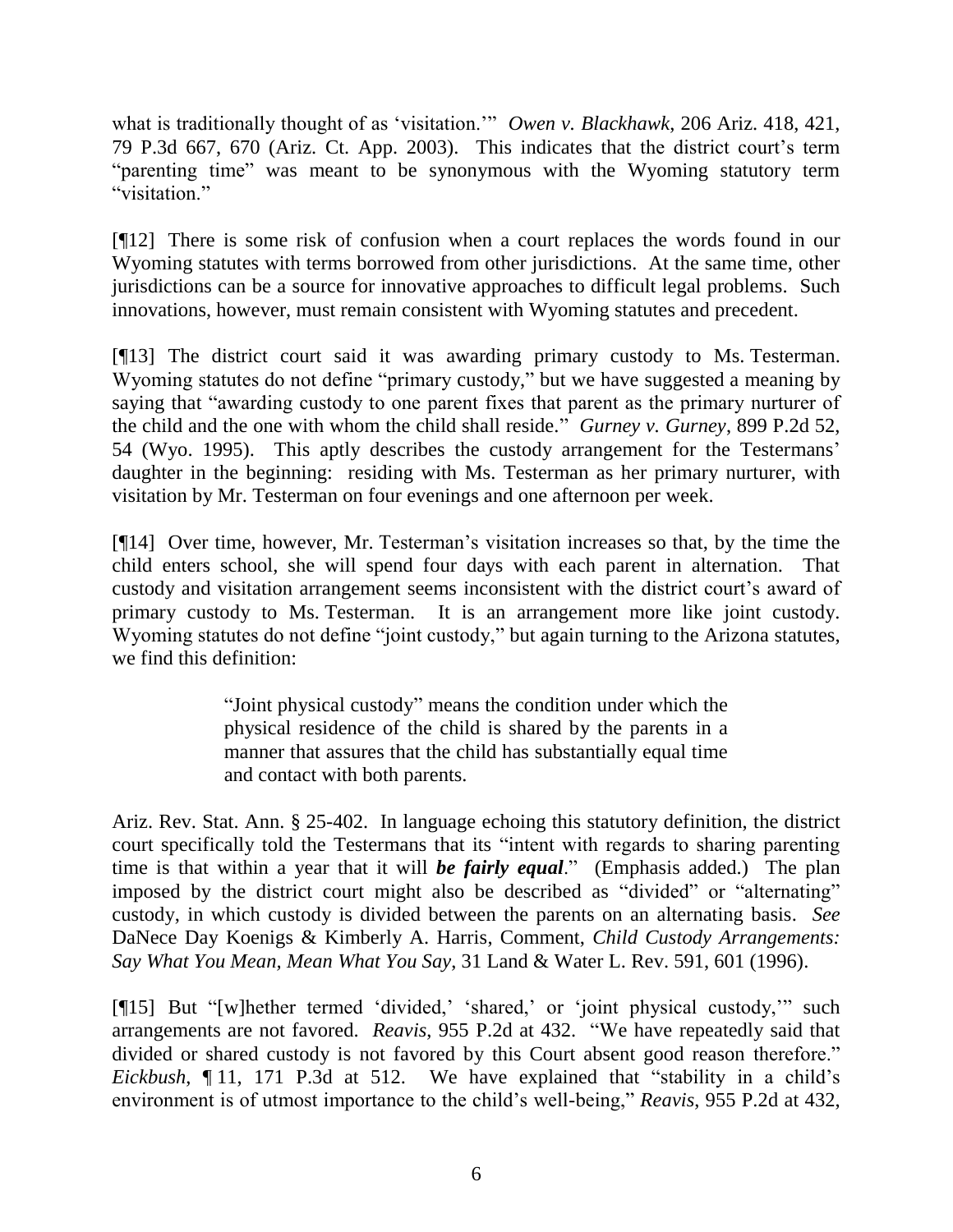while "a measure of instability is inherent" in joint custody arrangements. *Gurney*, 899 P.2d at 55. We have emphasized that the "success of a joint or shared custody arrangement hinges on the extent to which the parents are able to communicate and agree on the matters relevant to the children"s welfare." *Reavis*, 955 P.2d at 433.

[¶16] The evidence of record casts serious doubt on the Testermans' ability to communicate and agree on matters regarding their child. In fact, it seems that they rarely agreed on any aspect of raising their daughter. They disagreed about whether and when Ms. Testerman should return to work. They disagreed about feeding schedules, and about how long Ms. Testerman should breast feed the child. They disagreed about the amount of time Mr. Testerman spent with his friends and away from his family, and about the amount of contact the daughter should have with his friends. They disagreed about how to use money Ms. Testerman had set aside for their daughter's education. Mr. Testerman wanted to use it to buy recreational vehicles for himself and his friends. Given the inability of the Testermans to communicate and agree on matters relevant to their daughter"s welfare, it seems unlikely that the "parenting plan" imposed by the district court could prove workable or contribute any stability to the child's environment.

[¶17] The district court articulated only one reason for imposing the visitation it did: to allow Mr. Testerman and the child to develop and maintain a relationship. That was a laudable goal, but it falls well short of the "good reasons" needed to justify the *de facto* joint custody imposed by the district court. Absent good reasons, explained in the record, the district court abused its discretion in ordering this custody and visitation arrangement.

[¶18] Further, the custody and visitation arrangement established by the district court impinged on Ms. Testerman's rights to travel and relocate. As we have observed, "It is unrealistic to assume that divorced parents will remain in the same location after dissolution of the marriage *or to exert pressure on them to do so*." *Resor*, 987 P.2d at 151 (emphasis added). The "parenting plan" imposed by the district court did exert pressure on Ms. Testerman to remain in the same location. It was meant to do so. This was an improper restraint on Ms. Testerman's protected constitutional rights:

> The right of travel enjoyed by a citizen carries with it the right of a custodial parent to have the children move with that parent. This right is not to be denied, impaired, or disparaged unless clear evidence before the court demonstrates another substantial and material change of circumstance and establishes the detrimental effect of the move upon the children.

*Watt v. Watt*, 971 P.2d 608, 615-16 (Wyo. 1999).

[¶19] The district court also provided in the divorce decree that if either parent gave